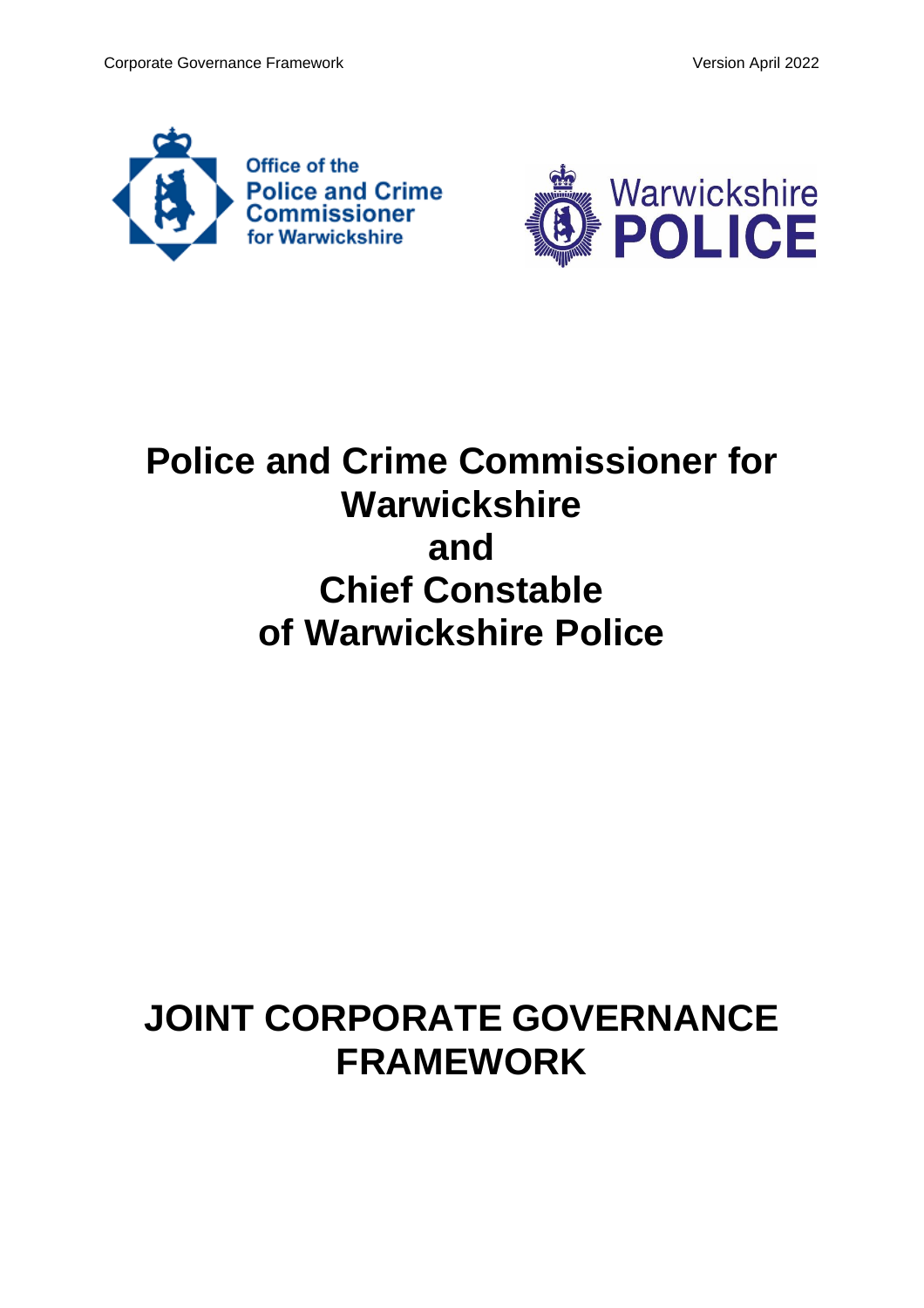# **CONTENTS**

# **1. Overarching Corporate Governance**

|    | Introduction<br>1.1.                                                 | $\overline{2}$          |
|----|----------------------------------------------------------------------|-------------------------|
|    | 1.2. Context                                                         | $\overline{\mathbf{c}}$ |
|    | 1.3. Principles                                                      | $\overline{c}$          |
|    | 1.4. Instruments of governance                                       | $\overline{2}$          |
|    | 1.5. Leadership                                                      | 3                       |
|    | <b>1.6.</b> Record of Decisions                                      | 3                       |
| 2. | <b>Corporate Governance Mechanisms</b>                               |                         |
|    | Introduction<br>2.1.                                                 | 4                       |
|    | 2.2. Context                                                         | $\overline{4}$          |
|    | 2.3. Code of corporate governance                                    | $\overline{4}$          |
| 3. | <b>Scheme of Delegation</b>                                          |                         |
|    | Introduction<br>3.1.                                                 | 8                       |
|    | 3.2. Key Role of the Police and Crime Commissioner                   | 9                       |
|    | 3.3. General Principles of delegation                                | 9                       |
|    | Delegations by the Police and Crime Commissioner                     |                         |
|    | 3.4. Functions delegated to the Chief Executive                      | 11                      |
|    | 3.5. Functions delegated to the Treasurer                            | 14                      |
|    | 3.6. Functions delegated to the Director of Finance                  | 15                      |
|    | <b>3.7.</b> Functions delegated to the Director of Enabling Services | 15                      |
|    | 3.8. Urgent matters                                                  | 15                      |
|    | Delegations by the Chief Canatable                                   |                         |

| Delegations by the Chief Constable                                    |    |
|-----------------------------------------------------------------------|----|
| 3.9. Functions delegated to the Deputy Chief Constable                | 16 |
| <b>3.10.</b> Functions delegated to the Director of Enabling Services | 16 |
| <b>3.11.</b> Functions delegated to the Director of Finance           | 17 |
| <b>3.12.</b> Functions delegated to the Head of Legal Services        |    |

**4. Financial Regulations**

# **5. Financial Management**

- **6. Financial Planning**
- **7. Management of Risk and Resources**
- **8. Systems and Procedures**
- **9. Contract Regulations**
- **10. Joint Working Arrangements**
- **11. Summary of Delegated Limits**

# **Page**

17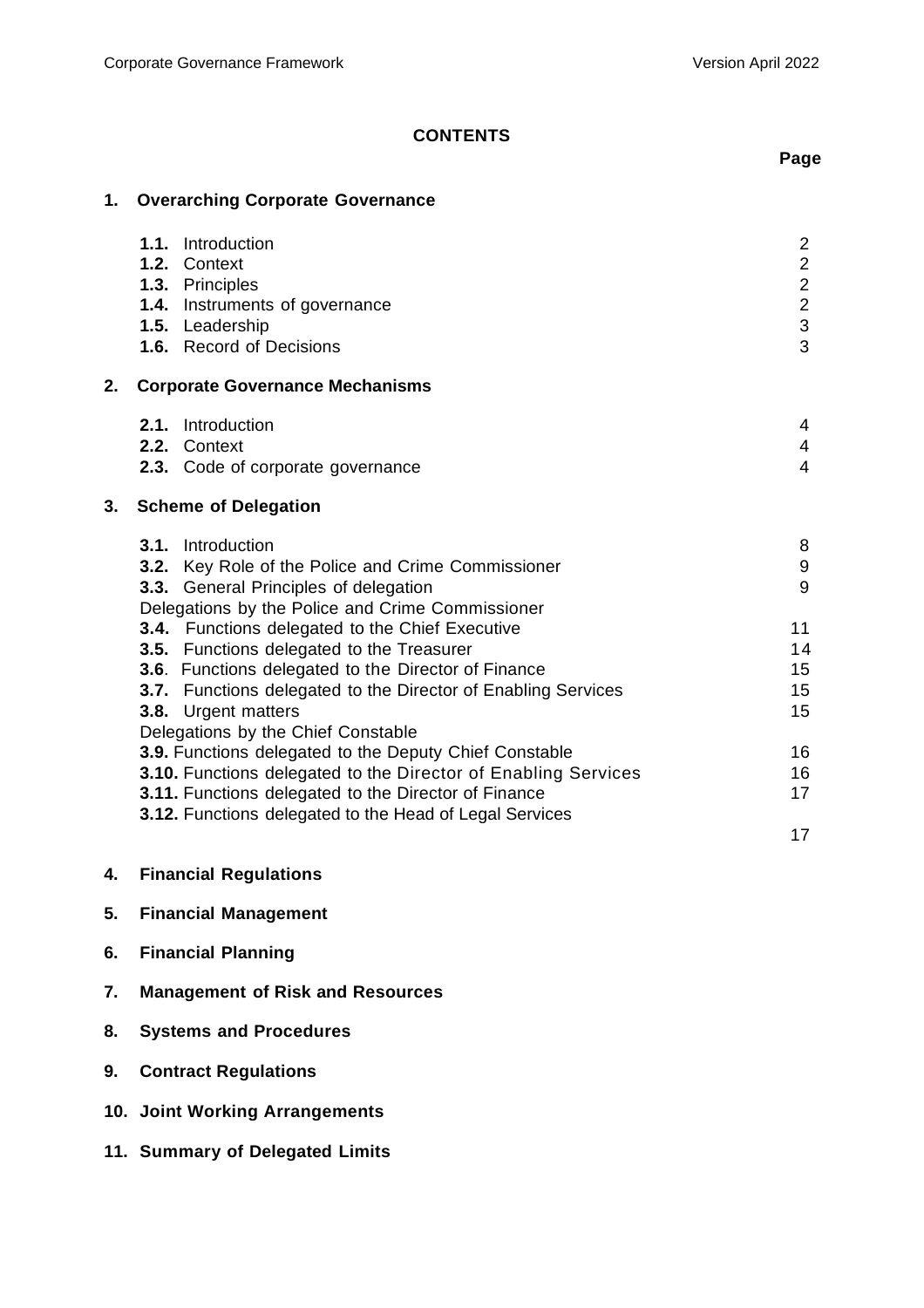# **1. Overarching Corporate Governance**

# **1.1 Introduction**

- 1.1.1 The purpose of this statement is to give clarity to the way the two organisations, Police and Crime Commissioner (PCC) and Chief Constable, will be governed both jointly and separately, to do business in the right way, for the right reason at the right time.
- 1.1.2 This framework will ensure that the primary objectives of the PCC and Chief Constable will be observed – these include
	- a To provide a more efficient and effective policing service in Warwickshire
	- b To enhance capability and capacity
	- c To be more resilient and flexible in the use of skilled specialist staff
	- d To reduce and remove any duplication of roles and resources
	- e To seek opportunities to maximise financial savings

# **1.2 Context**

- 1.2.1 The principal statutory framework within which the organisations will operate is:
	- Police Reform and Social Responsibility Act 2011 (PRSRA11, the Act)
	- Policing Protocol Order 2011 (the Protocol)
	- Policing and Crime Act 2017
	- Financial Management Code of Practice
	- Strategic Policing Requirement
- 1.2.2 This framework creates a public sector relationship, taking into account the functions and responsibilities of the single elected commissioner and the Chief Constable with due regard to the operational independence of the Chief Constable.

### **1.3 Principles**

- 1.3.1 The core principles adopted by both organisations are those highlighted by the good governance standard for public services:
	- Focus on outcomes for local people,
	- Clarity of roles, functions and responsibilities
	- Promotion of values and demonstrating these through behaviour,
	- Informed, transparent decisions & managing risk,
	- Developing capacity and capability
	- Engaging with local people to ensure robust accountability.

The principles of good decision making (set out in the PCC Decision Making Policy) also apply.

### **1.4 Instruments of governance**

- 1.4.1 The corporate governance framework by which both organisations will be governed, both jointly and separately will consist of:
	- the statutory framework and local policy, setting out the overarching summary,
	- how the core principles will be implemented,
	- the parameters within which the organisations will conduct their business,
	- Separate policy and procedures for each corporation sole, with protocols where they operate jointly.
	- Cooperative arrangements by which the Police and Crime Commissioner and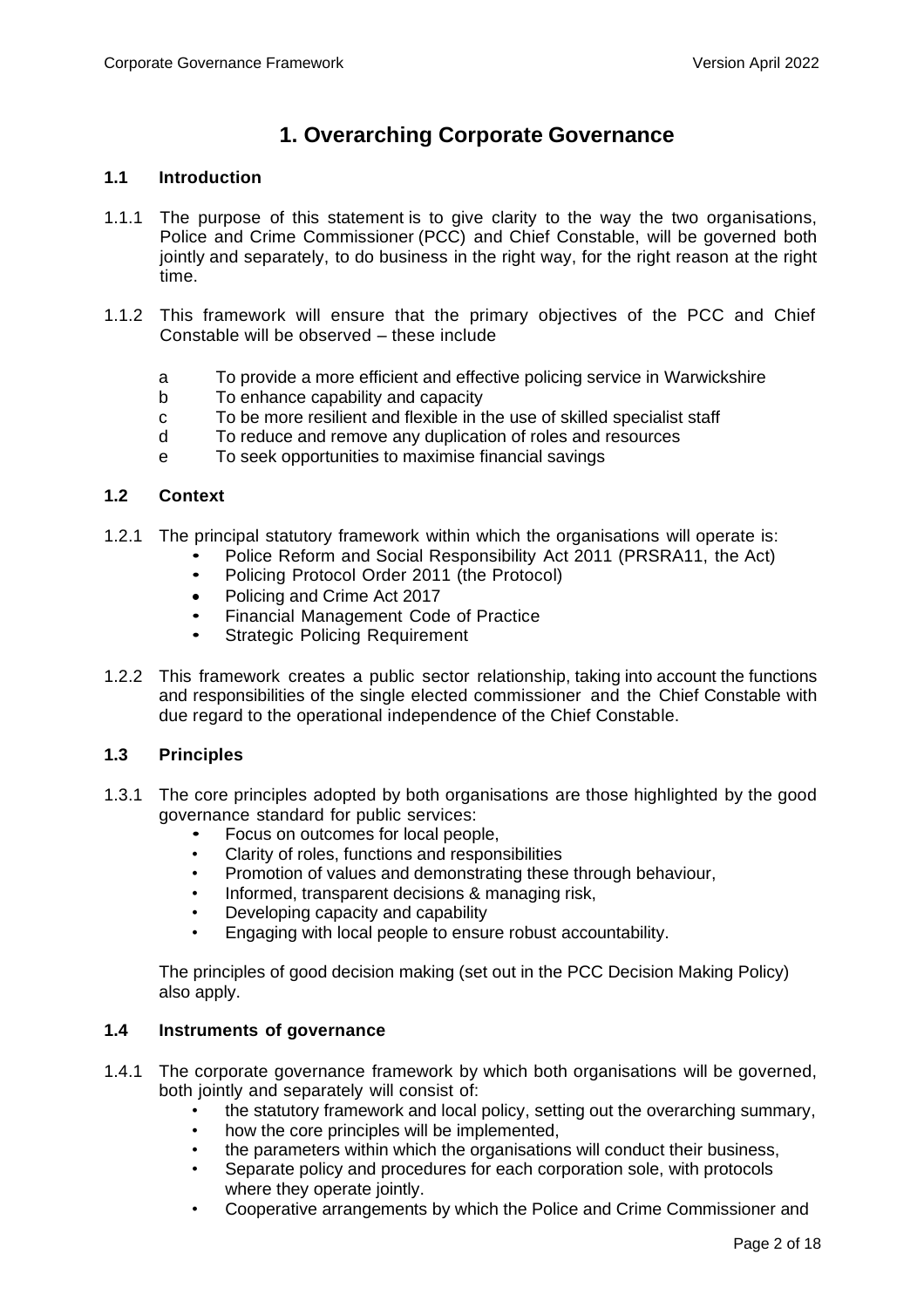the Chief Constable support the exercise of each other's functions including the **Memorandum of Understanding (MOU)** agreed between the PCC and the Chief Constable



# **1.5 Leadership**

- 1.5.1 The Police and Crime Commissioner and Chief Constable will review the framework on an annual basis and ensure compliance.
- 1.5.2 The Police and Crime Commissioner will ensure compliance with this Corporate Governance Framework, holding the Chief Constable to account for the operational effectiveness and efficiency of the Force.

## **1.6 Record of Decisions**

- 1.6.1 Any significant decision of the Police and Crime Commissioner or of the Deputy Police and Crime Commissioner (if and where applicable) shall be set out in a Decision Notice and shall be published on the Police and Crime Commissioner's website, unless it is exempt from publication.
- 1.6.2 In determining the extent of information to be published the principles of the Freedom of Information Act 2000 will be applied.
- 1.6.3 The Police and Crime Commissioner has published a **Decision Making Policy**  document that will set out the framework and principles for decision making, and the processes for ensuring decisions are made by the right people in the right way and at the right level within the organisation. It will set out which decisions should be formally recorded and published.
- 1.6.4 The Police and Crime Commissioner shall establish a **Scheme of Delegation** which sets out any delegations of the Police and Crime Commissioner's powers. The scheme may permit the sub-delegation of powers but any such sub-delegation shall be recorded in the Scheme of Delegation. The Police and Crime Commissioner may prohibit, vary or make any sub-delegation subject to conditions and limitations.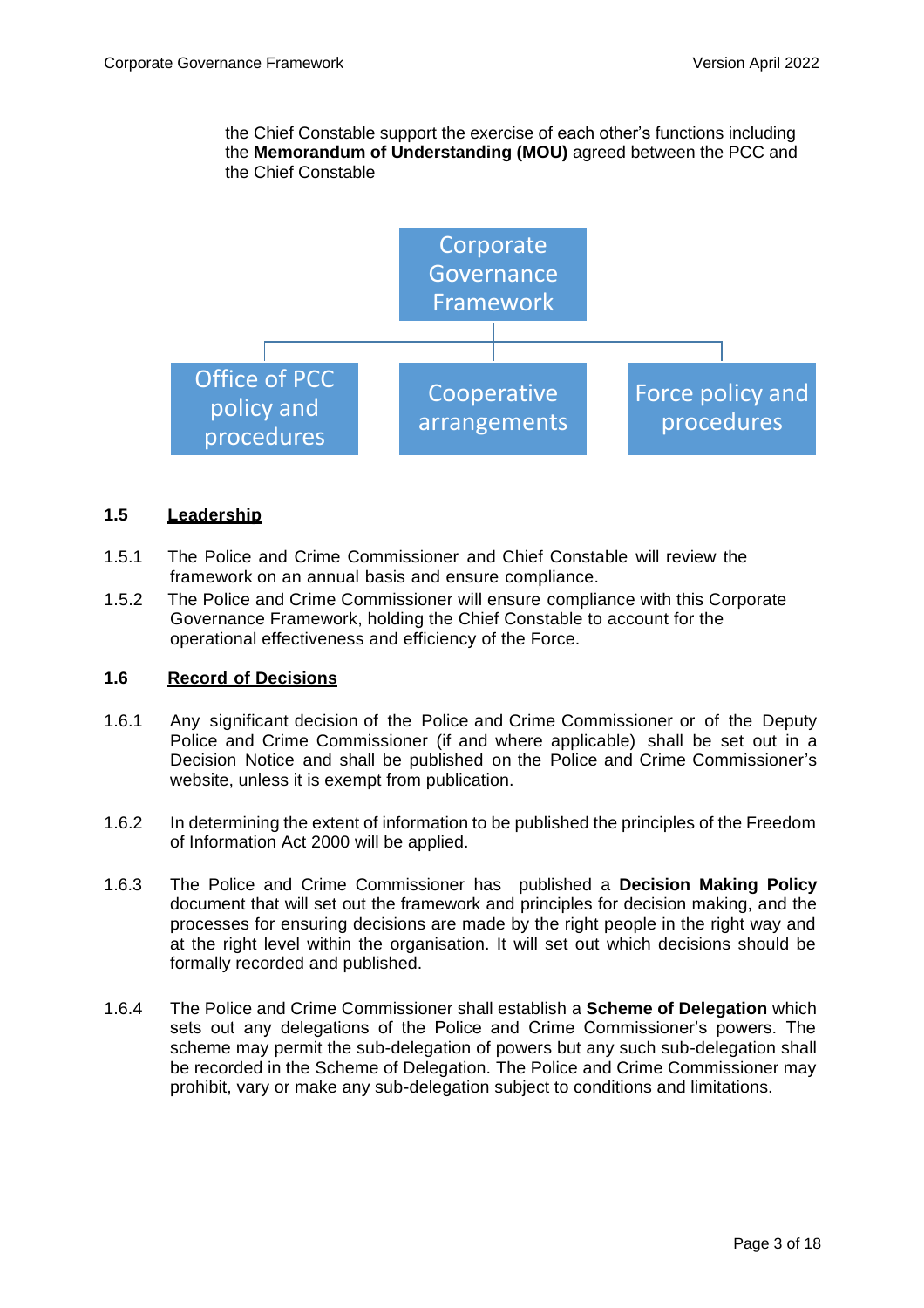# **2. Corporate Governance Mechanisms**

## **2.1 Introduction**

2.1.1 This section sets out how the Police and Crime Commissioner and the Chief Constable conduct their organisations both jointly and separately in accordance with policy contained within the overarching statement of corporate governance. It will do this by highlighting the key enablers for ensuring good governance.

# **2.2 Context**

2.2.1 This section sets out how the organisations are conducted, using the International Framework for good governance in the Public Sector<sup>1</sup> as the structure for setting out the statutory framework and local arrangements.

# **2.3 Corporate governance mechanisms**

## *2.3.1 Behaving with integrity, demonstrating strong commitment to ethical values, and respecting the rule of law.*

The Act<sup>2</sup> sets out *the functions of the Police and Crime Commissioner and Chief*  **Constable** and the policing protocol<sup>3</sup> sets out how these functions will be undertaken to achieve the outcomes of the police and crime plan.

The Act requires the Police and Crime Commissioner to have *a Chief Executive and*  **Chief Finance Officer<sup>4</sup> (the Treasurer)**. The Chief Executive will be the head of paid service and undertake the responsibilities of monitoring officer *5* .

The Act requires the Chief Constable to appoint *a Chief Finance Officer<sup>6</sup> (the Director of Finance)*.

The *financial management code of practice* and *statements of roles<sup>7</sup>* set out the responsibilities of Chief Finance Officers for both the Police and Crime Commissioner and the Chief Constable, and of the Chief Executive.

The *scheme of delegation* highlights the parameters for key roles in the organisations including delegations or consents from the Police and Crime Commissioner and Chief Constable, financial regulations and contracts.

The *decision making policy* sets out the framework and principles for decision making, and the processes for ensuring decisions are made by the right people in the right way and at the right level within the organisation. It sets out which decisions will be formally recorded and published.

Officers, police staff and staff of the Office of Police and Crime Commissioner will operate within:

• Office of the Police and Crime Commissioner and Police Force policies and procedures,

<sup>&</sup>lt;sup>1</sup> International Framework: Good Governance in the Public Sector, IFAC and CIPFA 2014

 $2$  PRSRA11, s5 – 8,

<sup>3</sup> Policing Protocol Order 2011

 $4$  PRSRA11 sch 1 p6

<sup>5</sup> Local Government and Housing Act 1989 s5,

<sup>6</sup> PRSRA11 sch 2 p4.

<sup>7</sup> Financial Management Code of Practice for the Police, s4, CIPFA Statement on the Role of Chief Finance Officers, APACE Statement on the Role of the Chief Executive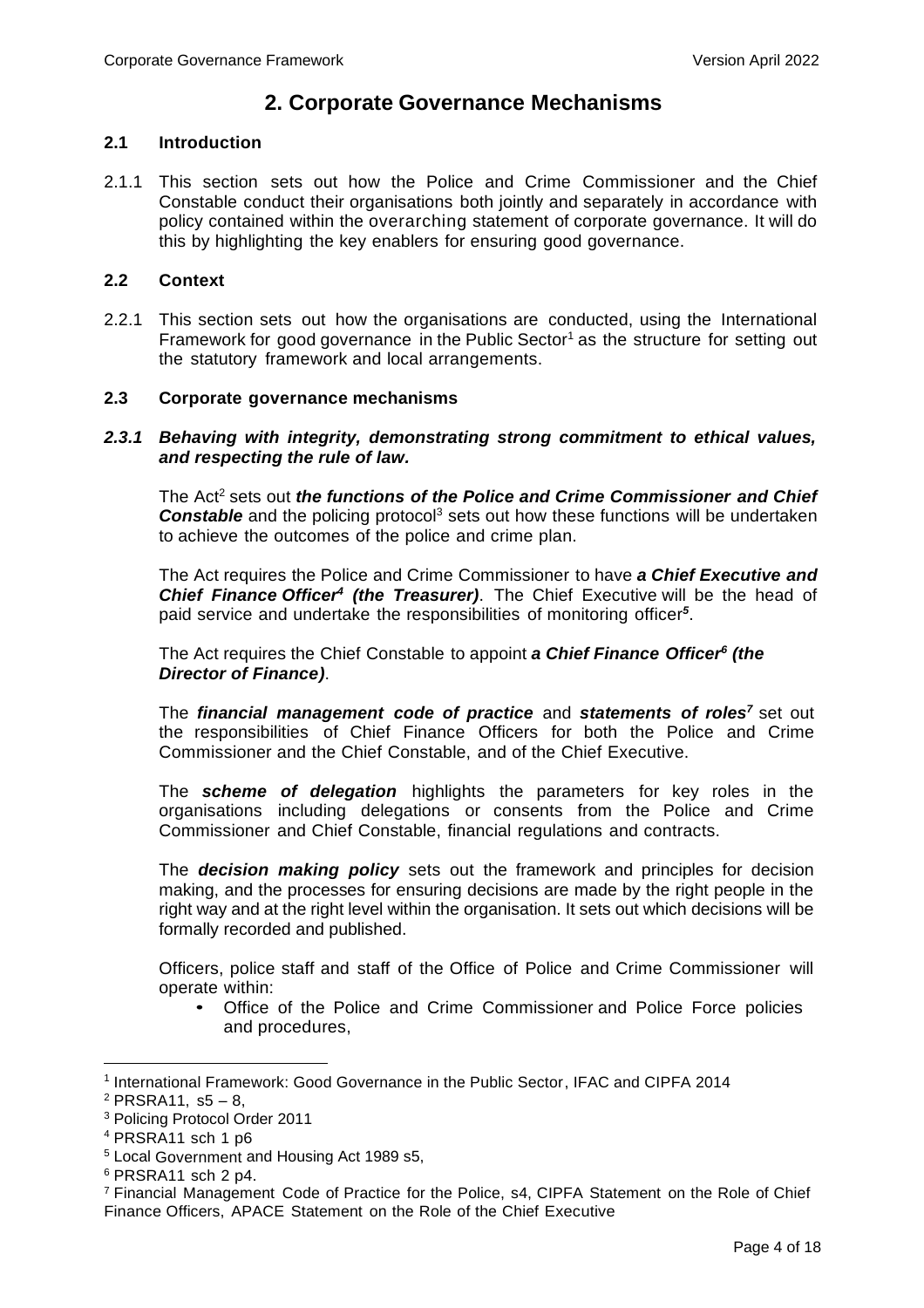- corporate governance framework,
- conduct regulations and codes of conduct.

The Policing Protocol 2011 requires all parties to abide by the seven *principles of public life<sup>8</sup>* and these will be central to the conduct and behaviour of all. Those principles are:

**Selflessness** Holders of public office should act solely in terms of the public interest.

**Integrity** Holders of public office must avoid placing themselves under any obligation to people or organisations that might try inappropriately to influence them in their work. They should not act or take decisions in order to gain financial or other material benefits for themselves, their family, or their friends. They must declare and resolve any interests and relationships.

**Objectivity** Holders of public office must act and take decisions impartially, fairly and on merit, using the best evidence and without discrimination or bias.

**Accountability** Holders of public office are accountable to the public for their decisions and actions and must submit themselves to the scrutiny necessary to ensure this.

**Openness** Holders of public office should act and take decisions in an open and transparent manner. Information should not be withheld from the public unless there are clear and lawful reasons for so doing.

**Honesty** Holders of public office should be truthful.

**Leadership** Holders of public office should exhibit these principles in their own behaviour. They should actively promote and robustly support the principles and be willing to challenge poor behaviour wherever it occurs.

The Code of Ethics combines these values with others espoused in policing, and sets and provides a framework for upholding high standards of conduct and behaviour. It adds two further principles:

**Fairness** Holders of public office should treat people fairly.

**Respect** Holders of public office should treat everyone with respect.

The Protocol also highlights the expectation that the relationship between all parties will be based upon the principles of goodwill, professionalism, openness and trust.

The Financial Management Code of Practice requires the Police and Crime Commissioner and Chief Constable to ensure that the good governance principles are embedded in the way the organisations operate.

# *2.3.2 Ensuring openness and comprehensive stakeholder engagement*

The *communication and community engagement strategies* set out how the Police and Crime Commissioner and Chief Constable will ensure that local people are involved in decision making.

The *publication scheme* establishes the means by which information relating to

<sup>&</sup>lt;sup>8</sup> Standards in Public Life, 2005 as amended by the 14th report of the Committee on Standards in Public Life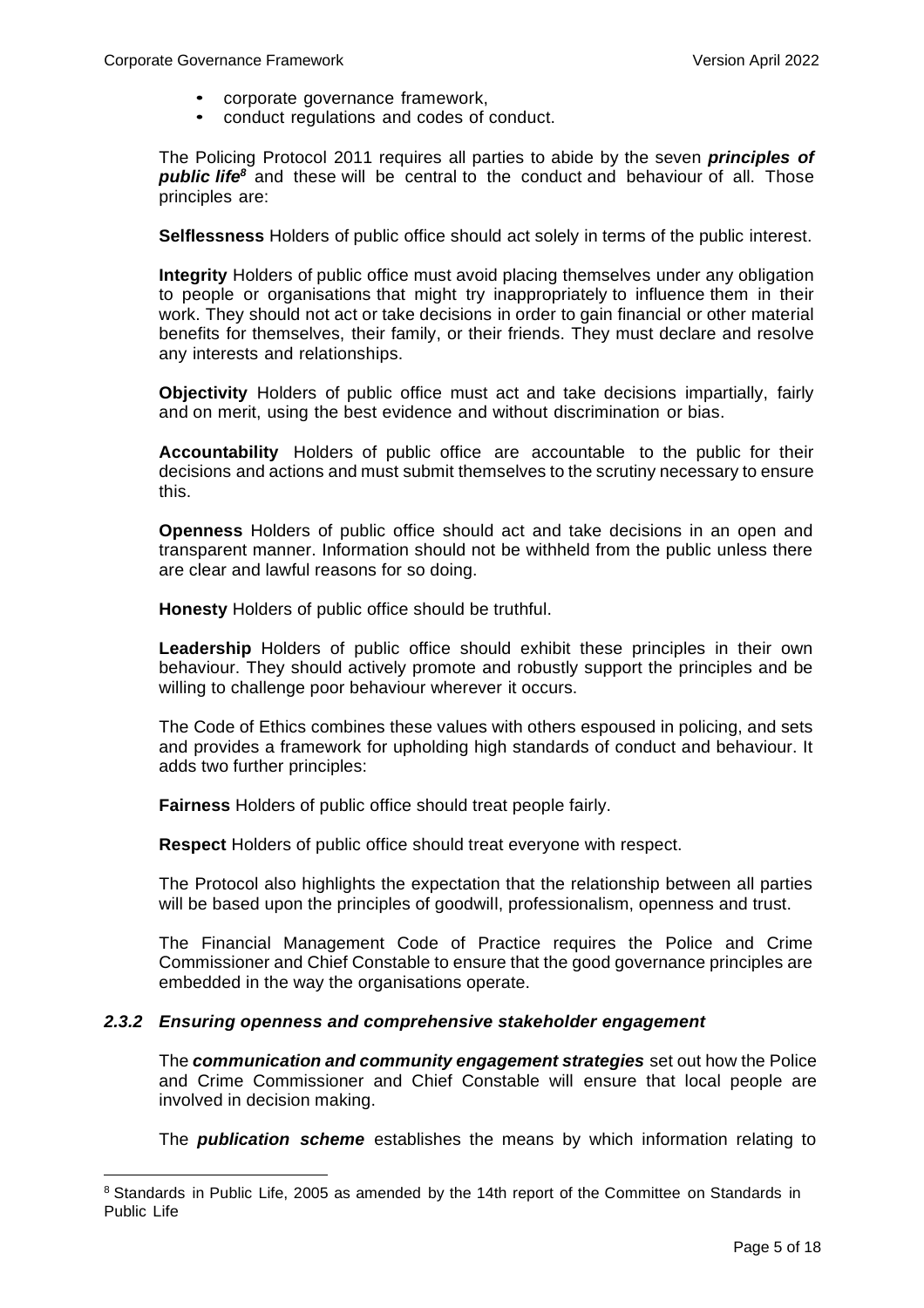decisions will be made available to local people, with those of greater public interest receiving the highest level of prominence, except where operational and legal constraints exist.

The *Police and Crime Panel* is a check and balance on the Police and Crime Commissioner through reviewing or scrutinising their decisions. It is made up primarily of Councillors nominated from each of the local authorities and meet in public as well as a number of independently sought members. The Panel has particular responsibilities to scrutinise decisions about precept setting, the issue of the Police and Crime Plan, and the appointment and dismissal of the Chief Constable and other senior personnel. The Police and Crime panel have two sub-groups who have responsibility for considering budget and performance issues in more detail and meet approximately 4 times per year.

# *2.3.3 Defining Outcomes in terms of sustainable economic, social and environmental benefits*

The Police and Crime Commissioner has issued *a Police and Crime Plan*. It outlines the police and crime objectives and the strategic direction for the policing of the Force area.

Within that the Police Force has defined their vision as *Protecting people from harm*. The Policing *priorities* are established around putting victims and survivors first, ensuring effective and efficient service, protecting all from harm, particularly those that are vulnerable, and preventing and reducing crime with their approach and outcomes clearly set out.

*Collaboration agreements* set out those areas of business to be undertaken jointly with other Forces, Fire and Rescue Services and Local Policing Bodies, whether to reduce cost, increase efficiency or increase capability to protect local people.

A *Medium Term Financial Plan (MTFP)* has been developed to support delivery of the Police and Crime Plan, including the capital programme.

The Police and Crime Commissioner has developed a *Commissioning intentions document* for services its commissions through the OPCC and operates this alongside the annual grant award process. Both processes ensure the right interventions are in place to achieve the intended outcomes from the extensive services in place across Warwickshire for helping and supporting victims in addition to the other priorities and objectives identified in the Police and Crime Plan.

# *2.3.4 Determining the interventions necessary to optimise the achievement of the intended outcomes*

The national decision model<sup>9</sup> is applied to spontaneous incidents or planned operations, by officers and staff within the Force as individuals or teams, and to both operational and non-operational situations. These are applied in the context of the Force *values* of public service, impartiality, integrity and transparency. The forces' overriding ambition is to be great at protecting the most vulnerable and to place the health and wellbeing of its staff and officers at the fore.

The Police and Crime Commissioner's *Police and Crime Plan* outlines the police and crime objectives (outcomes) and the strategic direction for the policing and supporting services of the Force area.

<sup>9</sup> National Decision Model (NDM) for the Police Service, College of Policing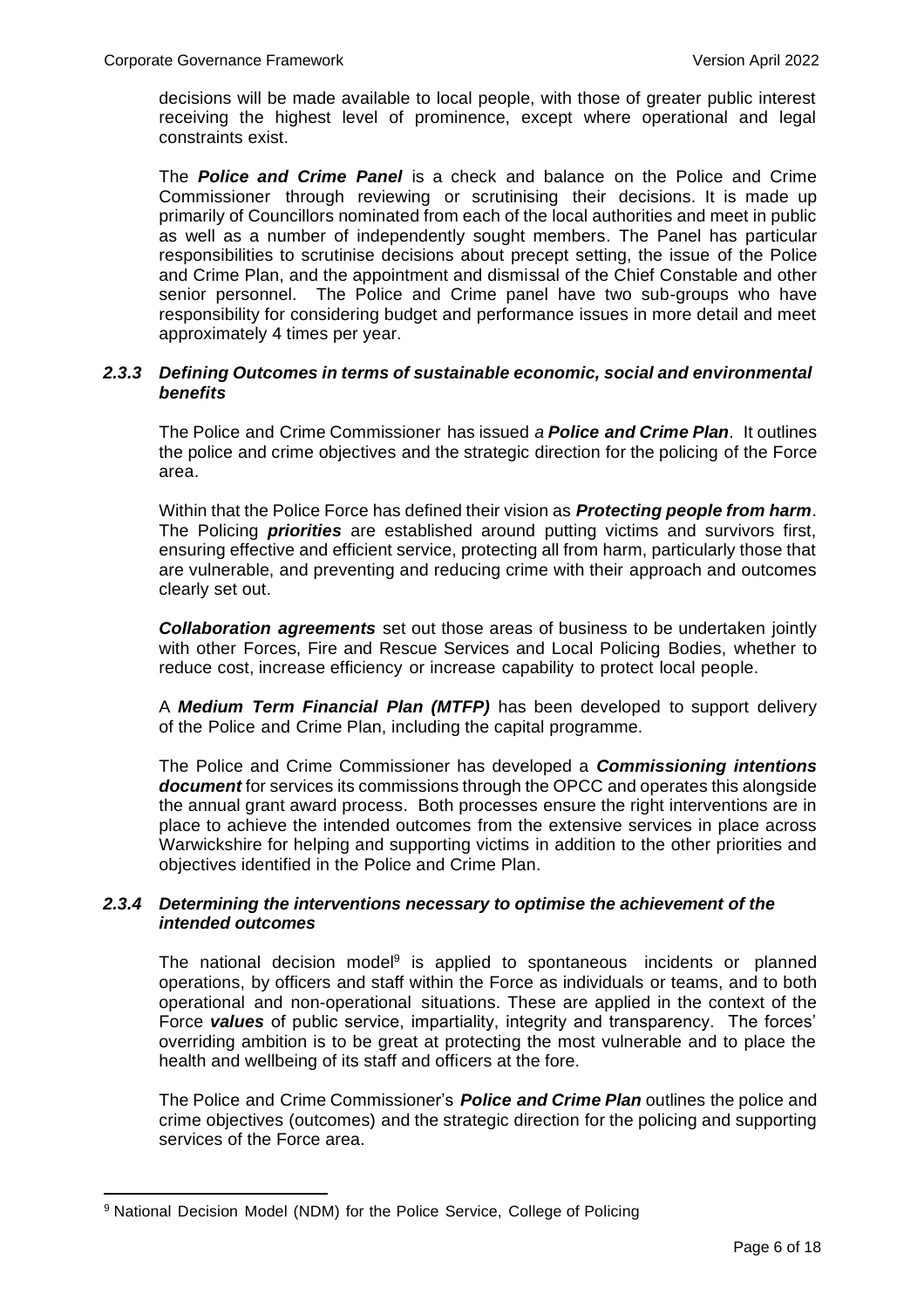# *2.3.5 Developing the entity's capacity, including the capability of its leadership and the individuals within it*

The organisations' *training strategies* set the climate for continued development of individuals. The respective performance development review processes will ensure that these strategies are turned into reality for officers and members of staff.

This principle is also included within the *Police and Crime Plan*.

# *2.3.6 Managing risks and performance through robust internal control and strong public financial management*

A joint independent *audit and standards committee* will operate in line with Chartered Institute of Public Finance and Accountancy (CIPFA) guidance and within the guidance of the Financial Management Code of Practice $^{10}$ .

The *scheme of delegation* highlights the parameters for decision making, including the delegations, consents, financial limits for specific matters and for contracts.

The *risk management register* establishes how risk is managed throughout the various elements of corporate governance of the organisations, whether operating solely or jointly.

## *2.3.7 Implementing good practices in transparency, reporting, and audit, to deliver effective accountability*

The policing protocol<sup>11</sup> highlights that the Police and Crime Commissioner is *accountable to local people* and draws on this mandate to set and shape the strategic objectives for the force area in consultation with the Chief Constable.

The *Police and Crime Plan* sets out what the strategic direction and priorities are and how they will be delivered.

To complement this the *consultation and engagement strategy* sets out how local people will be involved with the Police and Crime Commissioner and the *media communications policy and local policing communications toolkit* outline the arrangements for engagement with the Chief Constable to ensure they are part of decision making, accountability and future direction.

The Police and Crime Commissioner and Chief Constable will continue to develop their arrangements for effective engagement with key *stakeholders*, ensuring that where appropriate they remain closely involved in decision making, accountability and future direction.

<sup>10</sup> Financial Management Code of Practice for the Police, s11.1.3

<sup>11</sup> Policing Protocol Order 2011, art14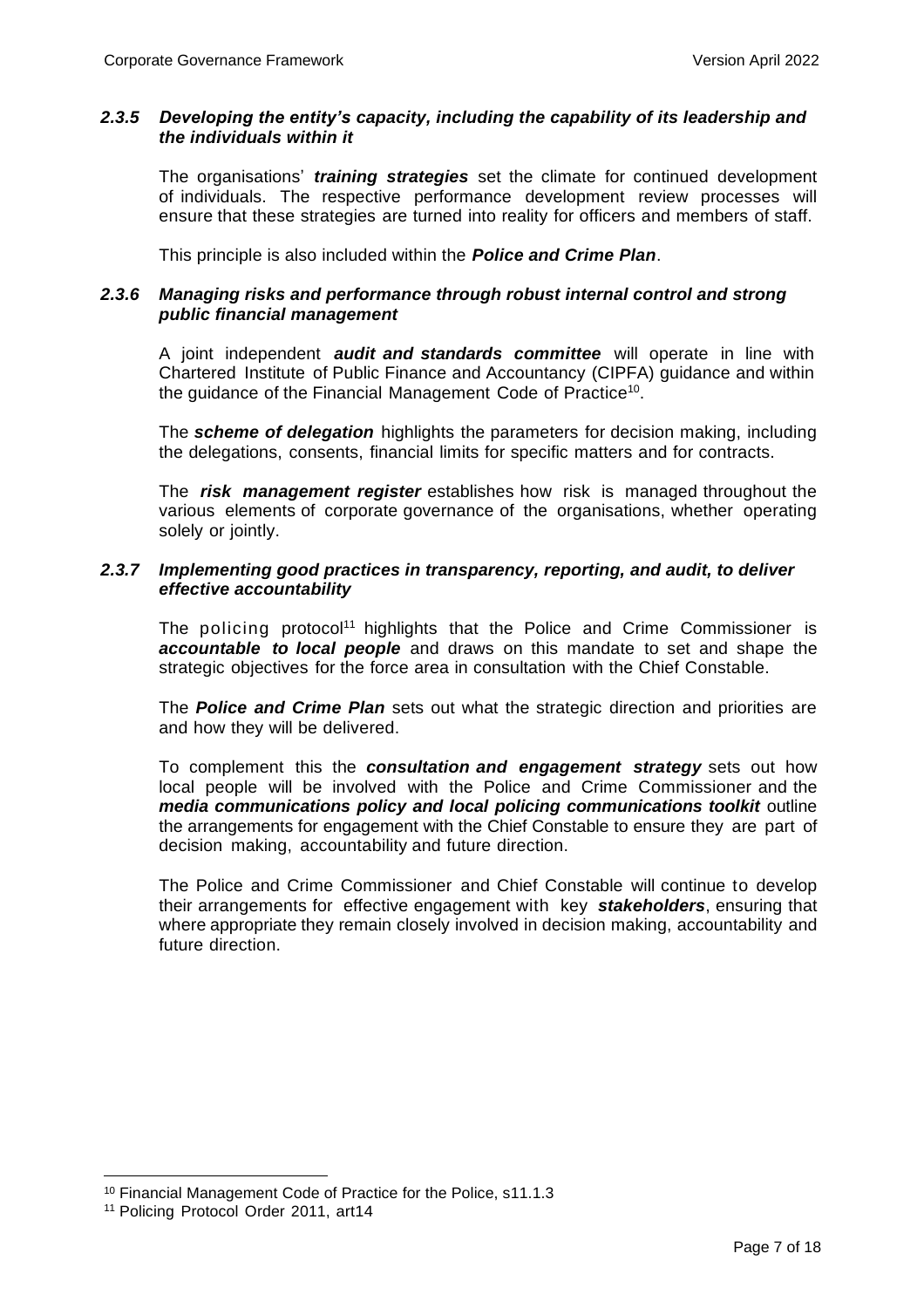# **3. Scheme of Delegation**

# **3.1 Introduction**

The first section details the key roles of the Police and Crime Commissioner, Chief Executive, the Treasurer, Chief Constable and the Director of Finance and of those who support them.

The second section describes the strategies, arrangements, instruments and controls adopted to ensure good governance in the organisations.

This section provides a framework which ensures the business is carried out efficiently, ensuring that decisions are not unnecessarily delayed. It forms part of the overall corporate governance framework of the two organisations. It should be read in the context of the previous two sections.

This Scheme sets out the delegations by the Police and Crime Commissioner to the Chief Executive, other members of their staff and Police staff. It sets out the delegations by the Chief Constable to their officers and staff. It includes other instruments such as the financial regulations.

Statutory Officers are the Chief Executive (who is also the Monitoring Officer), Chief Constable, Deputy Chief Constable, Treasurer, and Director of Finance. This Scheme of Corporate Governance aims to clarify those powers which, for the benefit of good business practice, are given to the statutory officers. The Police and Crime Commissioner **may limit and/or withdraw delegation**, as may the Chief Constable in relation to their delegations. Similarly, any sub-delegations by Statutory Officers may be limited or withdrawn by those Statutory Officers.

The Police and Crime Commissioner may impose reporting arrangements on any authorised powers.

Powers are given to the Chief Constable by laws, orders, rules or regulations. Also, national conditions of employment give powers to the Police and Crime Commissioner, the Chief Constable and, in the case of police regulations, the Secretary of State for the Home Office.

The powers given to officers and staff should be exercised in line with these delegations, the law, financial regulations, and also policies, procedures, plans, strategies and budgets.

Whilst the Chief Constable has the statutory power to enter into contracts for goods and services with the consent of the Police and Crime Commissioner, in order to simplify systems of internal control, contracts will continue to be issued in the name of the Police and Crime Commissioner. Consequently, no consent framework is required. This does not preclude the Police and Crime Commissioner from providing consent to the Chief Constable to enter into contracts for goods and services on a case by case basis, with such consent to be evidenced in writing.

This Scheme of Delegation does not identify all the statutory duties which are contained in specific laws and regulations.

# **3.2 Key Role of the Police and Crime Commissioner**

3.2.1 The Police and Crime Commissioner is the legal contracting body who owns all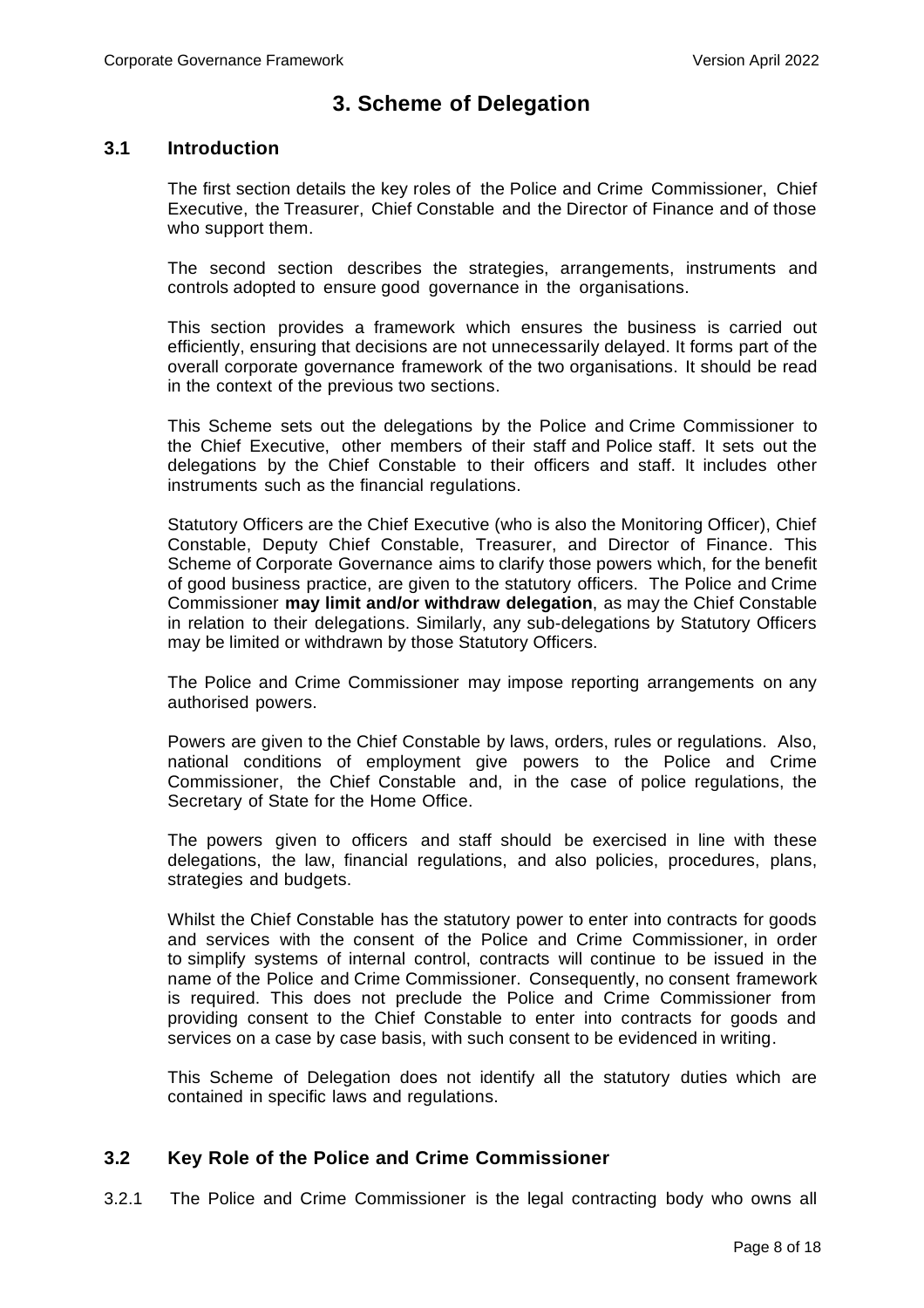the assets and liabilities, and with responsibility for the financial administration of their office and the Police Fund, including all borrowing.

- 3.2.2 The Police and Crime Commissioner will receive all funding, including the government grant and precept, and other sources of income, related to policing and crime reduction. By law all funding for the Police Force must come via the Police and Crime Commissioner. How this money is allocated is for the Police and Crime Commissioner to decide in consultation with the Chief Constable, or in accordance with any grant terms and conditions.
- 3.2.3 The Police and Crime Panel is a check and balance on the Police and Crime Commissioner through reviewing or scrutinising their decisions, but not those of the Chief Constable.
- 3.2.4 The Police and Crime Commissioner is responsible for handling complaints and conduct matters in relation to the Chief Constable and staff of the Office of the Police and Crime Commissioner and monitoring complaints against officers and staff of the Police Force. Since the 1 February 2020 the PCC has been responsible for appeals under the police complaints system, called complaints reviews. Both organisations are responsible for complying with the legitimate requirements of the Independent Office of Police Conduct.

# **3.3 General principles of delegation**

- **3.3.1 The Police and Crime Commissioner and Chief Constable expect anyone proposing to exercise a delegation or an authorisation under this scheme to draw to the attention of the Police and Crime Commissioner any issue which is likely to be regarded by the Police and Crime Commissioner as novel, contentious, repercussive or likely to be politically sensitive before exercising such powers.**
- 3.3.2 The Police and Crime Commissioner is ultimately accountable for the Police Fund. Before any financial or legal liability affecting the Police Fund that the Police and Crime Commissioner might reasonably regard as novel, contentious, repercussive or politically sensitive is incurred, prior written approval must be obtained from the Police and Crime Commissioner.
- 3.3.3 The Police and Crime Commissioner must not restrict the operational independence of the police force and the Chief Constable who leads it $^{12}$ . In exercising their functions the Chief Constable must have regard to the Police and Crime Plan issued by the Police and Crime Commissioner<sup>13</sup>.
- 3.3.4 To enable the Police and Crime Commissioner to exercise the functions of their office effectively they will need access to information, and officers and staff within their force area. This access must not be unreasonably withheld or obstructed by the Chief Constable, or restrict the Chief Constable's direction and control of the force 14 .
- 3.3.5 The Police and Crime Commissioner has wider responsibilities than those solely relating to the police force and these are referred to elsewhere in this Corporate Governance Framework.

<sup>12</sup> Policing Protocol Order 2011, art18

<sup>13</sup> PRSRA11 s8(2)

<sup>14</sup> PRSRA11 ss2(5) and 36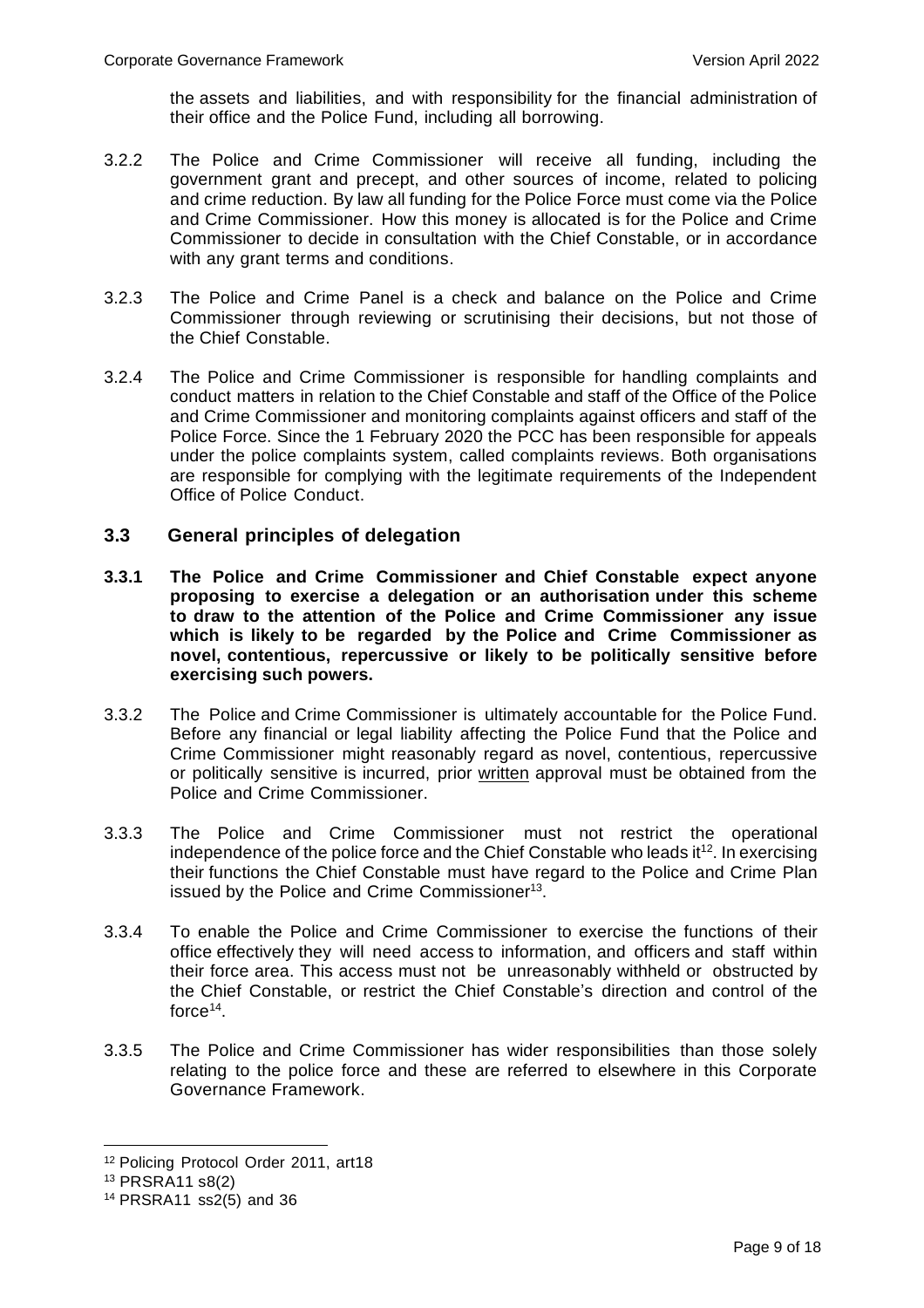- 3.3.6 Delegations are set out in this scheme. The Police and Crime Commissioner and Chief Constable may require at any time that a specific matter is referred to them for a decision and not dealt with under powers of delegation.
- 3.3.7 Delegations may only be exercised subject to:
	- a) compliance with the corporate governance framework.
	- b) provision for any relevant expenditure being included in the approved budget.
- 3.3.8 These arrangements delegate powers and duties within broad functional descriptions and include powers and duties under all legislation present and future within those descriptions and all powers and duties incidental to that legislation. The scheme does not attempt to list all matters which form part of everyday management responsibilities.
- 3.3.9 Giving delegation under this scheme does not prevent an officer or member of staff from referring the matter to the Police and Crime Commissioner or Chief Constable for a decision or guidance if the officer or member of staff thinks this is appropriate (for example, because of sensitive issues or any matter which may have a significant financial implication – see paragraph 3.3.1).
- 3.3.10 When a statutory officer is considering a matter that also falls within another statutory officer's area of responsibility, they should consult the other statutory officer before authorising the action.
- 3.3.11 All decisions statutory officers make under delegated authority given to them by the Police and Crime Commissioner or Chief Constable must be recorded and published in accordance with the Decision Making principles.
- 3.3.12 In this document, references made to the statutory officers include officers authorised by them to act on their behalf.
- 3.3.13 The statutory officers are responsible for making sure that members of staff they supervise know about the provisions and obligations of the Corporate Governance Framework.
- 3.3.14 The persons appointed as the Chief Executive (who is also the Monitoring Officer) and the Chief Finance Officers have statutory powers and duties relating to their positions, and therefore do not rely on matters being delegated to them to carry these out.
- 3.3.15 The Scheme of Delegation provides a member of staff with the legal power to carry out those functions of the Police and Crime Commissioner and Chief Constable that are capable of being delegated. In carrying out these functions the member of staff must comply with all other statutory and regulatory requirements and relevant professional guidance including:
	- Police Reform and Social Responsibility Act 2011 and other relevant legislation issued under the Act.
	- Policing Protocol Order 2011
	- Financial Regulations
	- Financial Management Code of Practice
	- CIPFA Statement on the role of the Chief Finance Officer in public service organisations
	- Contract Regulations
	- Public Procurement Regulations
	- The Police and Crime Commissioner's Corporate Governance framework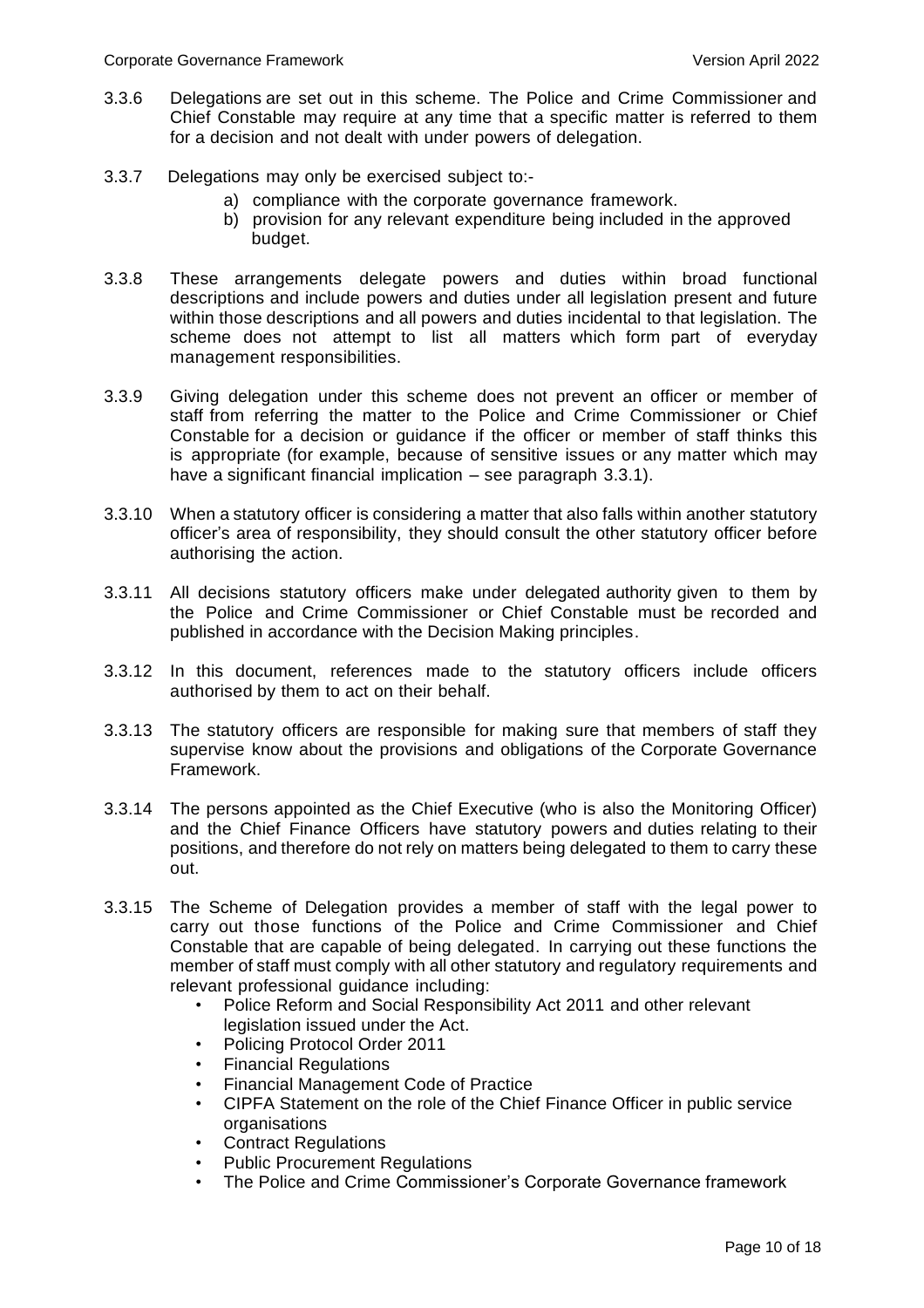- The Police and Crime Commissioner's and Police Force employment policies and procedures.
- The Data Protection Act 2018 and applicable laws relating to the processing of personal data
- The Freedom of Information Act 2000
- Health and safety at work legislation and codes.

This list is not exhaustive.

- 3.3.16 When carrying out any functions, the Police and Crime Commissioner, Chief Constable and staff must have regard, where applicable, to the following:
	- The views of the people in their policing area
	- Any report or recommendation made by the Police and Crime Panel on the annual report for the previous financial year.

• The Police and Crime Plan and any guidance issued by the Secretary of State. This list is not exhaustive.

- 3.3.17 The corporate governance framework, including this Scheme of Delegation, will be reviewed periodically.
- 3.3.18 These arrangements do not delegate any matter which by law cannot be delegated to a member of staff nor do they affect the constitutional relationship between the Police and Crime Commissioner and the Chief Constable

# **Delegations by the Police and Crime Commissioner**

In the event that a Deputy Police and Crime Commissioner is appointed these delegations will be reviewed

# **3.4. Functions delegated to the Chief Executive, Office of the Police and Crime Commissioner**

- 3.4.1. The Chief Executive is the Head of Paid Service and the Monitoring Officer of the Police and Crime Commissioner. The formal delegations, listed below, are those given to the Chief Executive.
- 3.4.2. As the monitoring officer of the Police and Crime Commissioner there is a statutory responsibility to manage their legal affairs as set out in section 5 Local Government and Housing Act 1989 (as amended). This statutory responsibility must be carried out personally but can be carried out by a deputy nominated by the Chief Executive in cases of absence or illness. The Head of Business Services and Assurance is the nominated deputy Monitoring Officer and Deputy Chief Executive, in the absence of the Chief Executive. If unavailable the Chief Executive will nominate an alternate.
- 3.4.3 In their absence the Police and Crime Commissioner delegates to the Chief Executive all of his functions, except those prohibited by law<sup>15</sup>, unless otherwise agreed. In a longer period of absence, the Police and Crime Panel will seek to appoint a temporary PCC, from the OPCC Staff. Until that appointment the Chief Executive will continue to exercise the functions of the PCC.

Urgent decisions taken must be reported to the PCC as soon as practically possible

<sup>15</sup> s18(3)(d) and (7) PRSRA11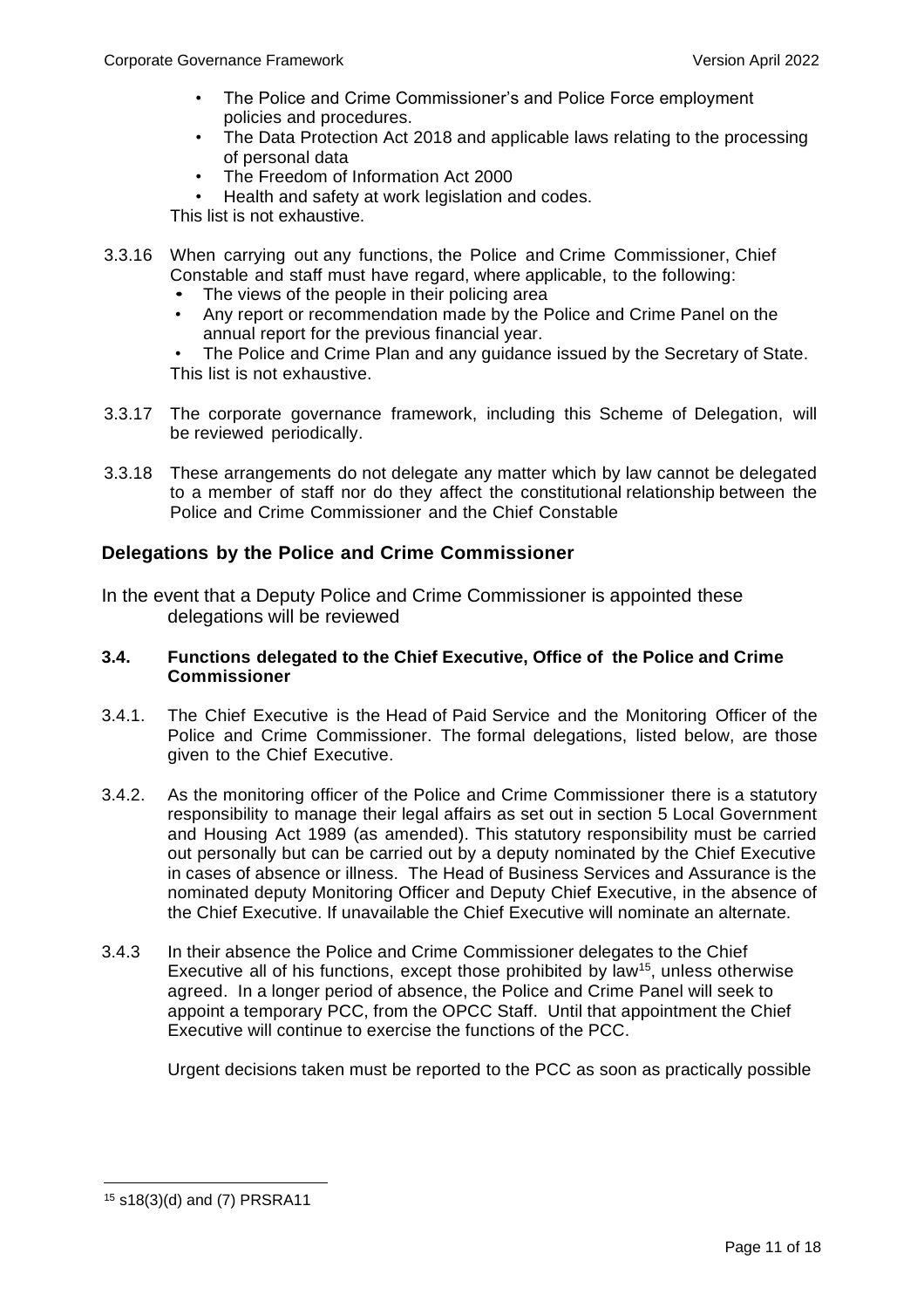3.4.4 In the event of a significant conflict of interest arising which would preclude the Police and Crime Commissioner from exercising a function, the Police and Crime Commissioner delegates to the Chief Executive the exercise of any functions, except those prohibited by law<sup>15</sup> .

# **General**

- 3.4.5. To prepare the Police and Crime Plan for submission to the Police and Crime Commissioner.
- 3.4.6. To provide information to the Police and Crime Panel, as reasonably required to enable the panel to carry out its functions.
- 3.4.7. To sign contracts on behalf of the Police and Crime Commissioner, irrespective of value, once they have been approved in accordance with this Corporate Governance Framework, including contracts which are required to be executed under the common seal of the Police and Crime Commissioner.
- 3.4.8. To consider whether, in consultation with the Treasurer, to provide indemnity to the Police and Crime Commissioner and to deal with or make provision to deal with other matters arising from any proceedings relating to them.
- 3.4.9. To consider and approve, in consultation with the Treasurer, provision of indemnity and/or insurance to individual staff of the Police and Crime Commissioner.
- 3.4.10 To respond to any appropriate consultations on proposals in respect of issues affecting the Police and Crime Commissioner, if necessary, after first taking the views of the Police and Crime Commissioner, Chief Constable or the Treasurer, as appropriate.
- 3.4.11 To consider, with the Police and Crime Commissioner, any complaint made against the Chief Constable, and where appropriate, to make arrangements for appointing someone to investigate the complaint.
- 3.4.12 To make arrangements for dealing with strategic matters in respect of land or buildings and structures thereon, including purchase, sale, redesign and major reconfiguration in consultation with the Police and Crime Commissioner.
- 3.4.13 To make arrangements for the support of public communications and engagement.
- 3.4.14 To make arrangements for the support to the Police and Crime Commissioner in holding the Chief Constable to account.
- 3.4.15. At the request of the Chief Constable, to exercise the power of the Police and Crime Commissioner under the Police (Property) Regulations 1997 to approve the keeping of unclaimed property if it can be used for police purposes
- 3.4.16. To be the Senior Information Risk Owner for the Office of the Police and Crime Commissioner.

# **Financial**

- 3.4.17. The financial management responsibilities of the Chief Executive are set out in the financial regulations.
- 3.4.18. To manage the budget of the Police and Crime Commissioner's office, along with the Treasurer, particularly to: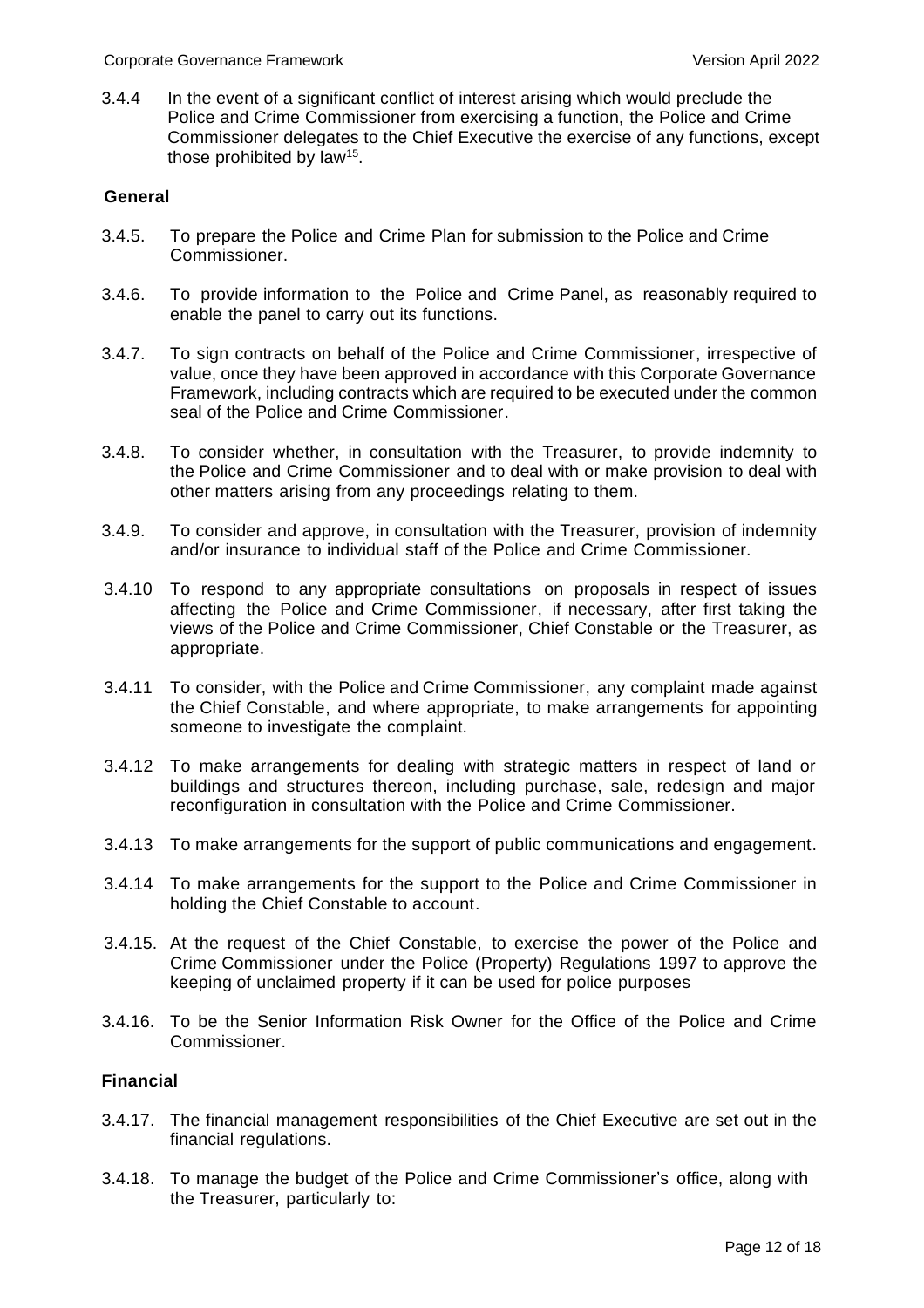- order goods and services and other items provided for in the revenue budget, and arrange timely payment of invoices.
- ask for and accept quotations and tenders for goods and services provided for in the revenue budget

# **Staff employed by the Police and Crime Commissioner**

- 3.4.19. To appoint and dismiss staff employed by the Police and Crime Commissioner, in consultation with the Police and Crime Commissioner.
- 3.4.20. Paragraph 3.4.19 shall not apply to the appointment or dismissal of, or disciplinary action against the Chief Executive or Treasurer.
- 3.4.21. No disciplinary action in respect of the Chief Executive or Treasurer, except suspension of the officer for the purpose of investigating the alleged misconduct occasioning the action, may be taken by the Police and Crime Commissioner without having due regard to a recommendation in a report made by an independent person. Any such suspension must be on full pay.
- 3.4.22. "disciplinary action" means any action occasioned by alleged misconduct which, if proved, would, according to the usual practice of the Police and Crime Commissioner, be recorded on the member of staff's personal file, and includes any proposal for dismissal of a member of staff for any reason other than redundancy, permanent ill-health or infirmity of mind or body, but does not include failure to renew a contract of employment for a fixed term unless the authority has undertaken to renew such a contract; and "designated independent person" must be such person as may be agreed between the Police and Crime Commissioner and the relevant officer
- 3.4.23. To make recommendations to the Police and Crime Commissioner with regard to staff terms and conditions of service, in consultation with the Treasurer.
- 3.4.24. To undertake the management of staff employed by the Police and Crime Commissioner in line with agreed policies and procedures.
- 3.4.25. To authorise, in line with staff conditions of service, the suspension of any member of staff employed by the Police and Crime Commissioner.
- 3.4.26. To bring national agreements on salaries, wages and conditions into effect, providing that any issues which are sensitive or have major financial implications will be referred to the Police and Crime Commissioner for a decision.
- 3.4.27. To approve payments under any bonus or performance-related payment schemes for staff approved by the Police and Crime Commissioner, honoraria payments made for taking on extra duties and responsibilities, or similar special payments.
- 3.4.28. To negotiate with, and reach agreements with, recognised trade unions and staff associations on any matters that can be decided locally. All agreements reached must be reported to the Police and Crime Commissioner.
- 3.4.29. To grant essential or casual car-user allowances.
- 3.4.30 To approve the retirement of staff on the grounds of ill health, and the payment of ordinary and ill-health pensions and other payments, as appropriate, following advice from a medical practitioner. The Police and Crime Commissioner must be must be made aware of any ill-health retirements from his office at the earliest convenience.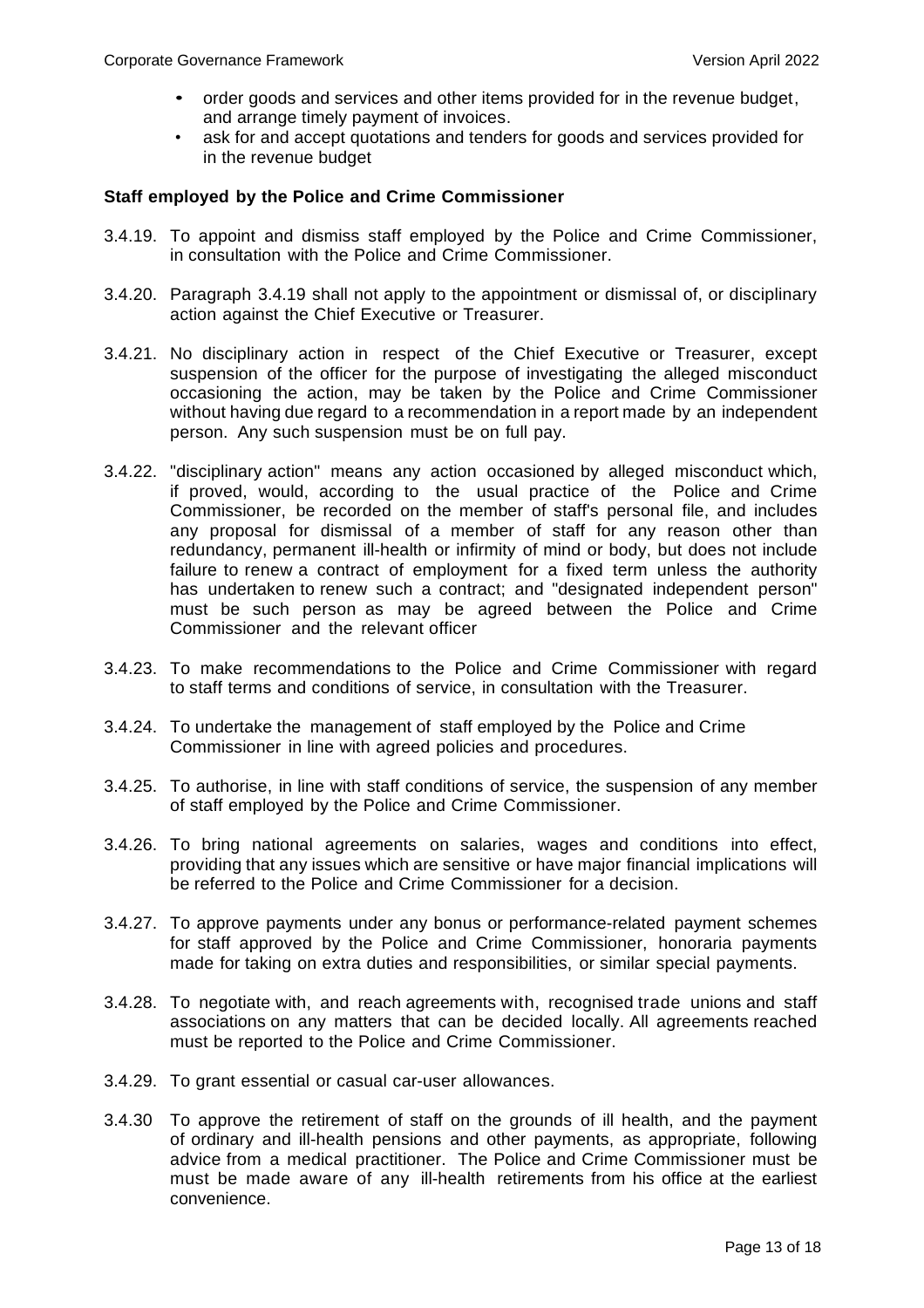- 3.4.31. Settlement of employment tribunal cases and grievances of staff employed by the Police and Crime Commissioner with the exception of those cases felt to be exceptional because:
	- they involve a high profile claimant
	- there is a particular public interest in the case
	- there is a real risk that the Police and Crime Commissioner or Chief Constable will be exposed to serious public criticism or serious weaknesses in the organisation or policies and procedures will be revealed.
- 3.4.32. To settle appeals against decisions of the Senior Administrator of the Local Government Pension Scheme, in line with the Occupational Pension Schemes (Internal Dispute Resolution Procedures) Regulations 1996.
- 3.4.33. To appoint Independent Custody Visitors and other volunteers and terminate appointments if necessary.

# **Legal**

- 3.4.34. To affix or authorise the affixing of the common seal of the Police and Crime Commissioner to:
	- all contracts, agreements or transactions in respect of which there is nominal or no consideration
	- all deeds which grant or convey an interest in land
	- all documents where it is determined by the Police and Crime Commissioner's nominated legal adviser that there is a need for the seal to be affixed.
- 3.4.35. To approve the financial settlement of all claims or requests for compensation against the Police and Crime Commissioner in accordance with financial regulations and against the Chief Constable in accordance with paragraph 8 of Schedule 2 Police Reform and Social Responsibility Act 2011 and s.88 of the Police Act 1996.
- 3.4.36. To approve all requests for financial assistance to officers and staff involved in legal proceedings or inquests except those felt to be significant because:-
	- they involve a high profile claimant
	- there is a particular public interest in the case
	- there is a real risk that the Police and Crime Commissioner or Chief Constable will be exposed to serious public criticism or serious weaknesses in the organisation or policies and procedures will be revealed.
	- the proceedings are by their nature considered to be a test case before the court
- 3.4.38. To authorise, after consultation with the Chief Constable, the institution, defence, withdrawal or settlement of any claims or legal proceedings on the Police and Crime Commissioner's behalf, including the completion of necessary documentation in pursuance of court orders, directions and or procedural rules, in consultation with the Police and Crime Commissioner's nominated legal adviser (and Treasurer if there are significant financial implications).
- 3.4.39. To arrange for the provision of all legal or other expert advice and/or representation required for and on behalf of the Police and Crime Commissioner.

### **3.5 Functions delegated to the Treasurer**

3.5.1 The Treasurer, as the financial adviser to the Police and Crime Commissioner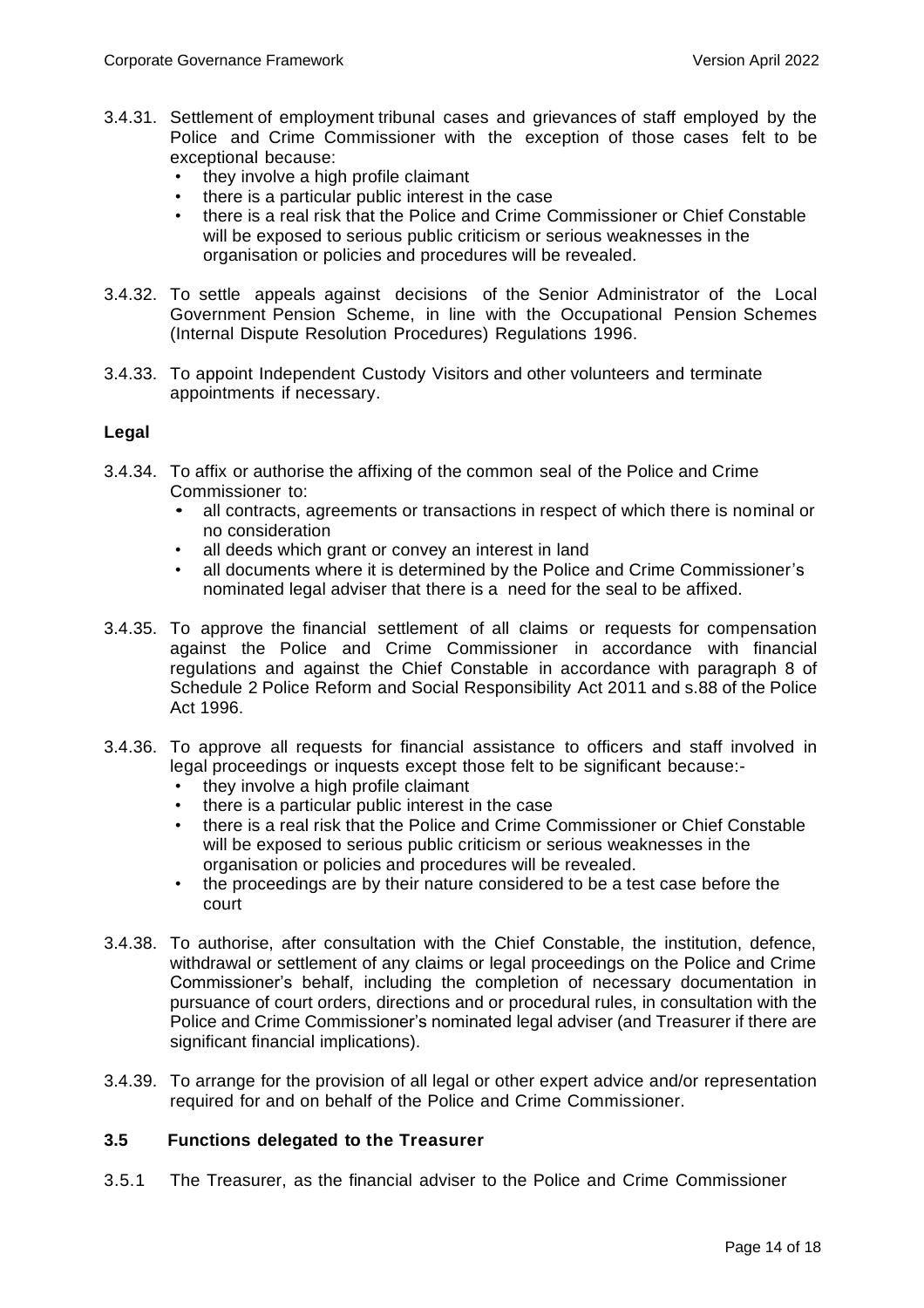has a statutory responsibility to manage the Commissioner's financial affairs as set out in sections 112 and 114 of the Local Government Finance Act 1988, and the Accounts and Audit Regulations 2003 (as amended).

- 3.5.2 The detailed financial management responsibilities of the Treasurer are set out in the financial regulations.
- 3.5.3 The Deputy S.151 role for the Police and Crime Commissioner is delegated to the Director of Finance in the Force, during periods of absence. Any potential conflicts of interest are to be managed under the CIPFA Standard of Professional Practice on Ethics.
- 3.5.4 To sign contracts on behalf of the Police and Crime Commissioner, irrespective of value, once they have been approved in accordance with this Corporate Governance Framework, except those which are required to be executed under the common seal of the Police and Crime Commissioner; in such cases the Chief Executive is authorised to sign and affix the seal

# **3.6 Functions delegated to the Director of Finance**

- 3.6.1 To sign contracts on behalf of the Police and Crime Commissioner, irrespective of value, once they have been approved in accordance with this Corporate Governance Framework, except those which are required to be executed under the common seal of the Police and Crime Commissioner; in such cases the Chief Executive is authorised to sign and affix the seal.
- 3.6.2 To undertake the day to day management of procurement in accordance with the financial and contract regulations.
- 3.6.3 The detailed financial management responsibilities of the Director of Finance are set out in the financial regulations.

### **3.7 Functions delegated to the Director of Enabling Services**

- 3.7.1 To undertake the day to day management of physical assets subject to the provision of financial regulations.
- 3.7.2 The Director of Enabling Services will provide regular reports to the Police and Crime Commissioner in order to demonstrate compliance and good governance.

### **3.8 Urgent matters**

- 3.8.1 If any matter which would normally be referred to the Police and Crime Commissioner for a decision arises where it is impractical to obtain the decision of the Police and Crime Commissioner and the matter is urgent the matter may be decided by the appropriate statutory officer.
- 3.8.2 Appropriate statutory officers authorised to decide urgent matters are:
	- the Chief Executive (all issues other than operational matters);
	- the Treasurer (financial and related issues)
- 3.8.4 Urgent decisions taken must be reported to the Police and Crime Commissioner as soon as practicable and published.

# 3.9 **Functions delegated to the Assurance and Scrutiny Officers**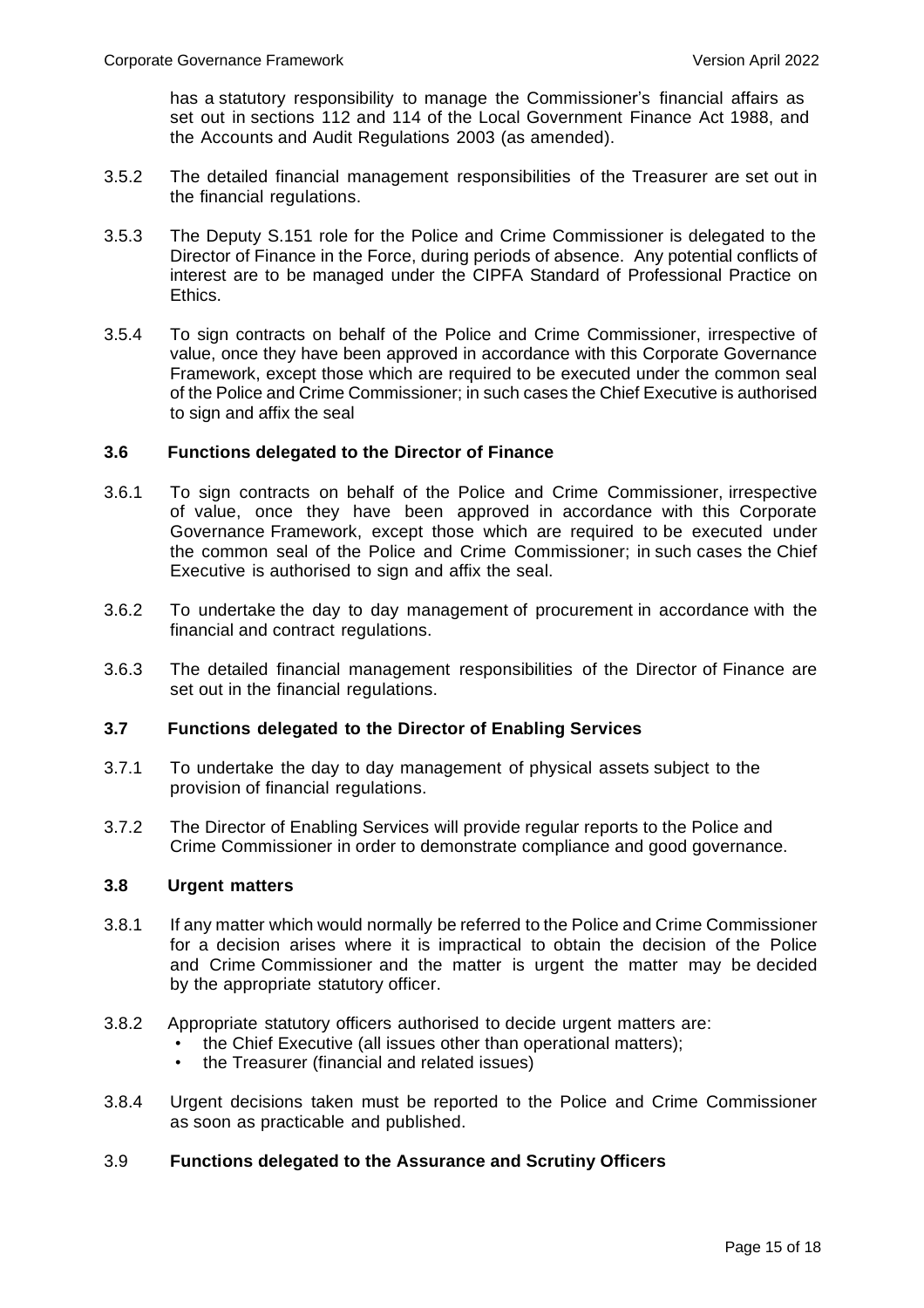3.9.1 To consider and determine the outcome of all police reviews under the Policing and Crime Act 2017.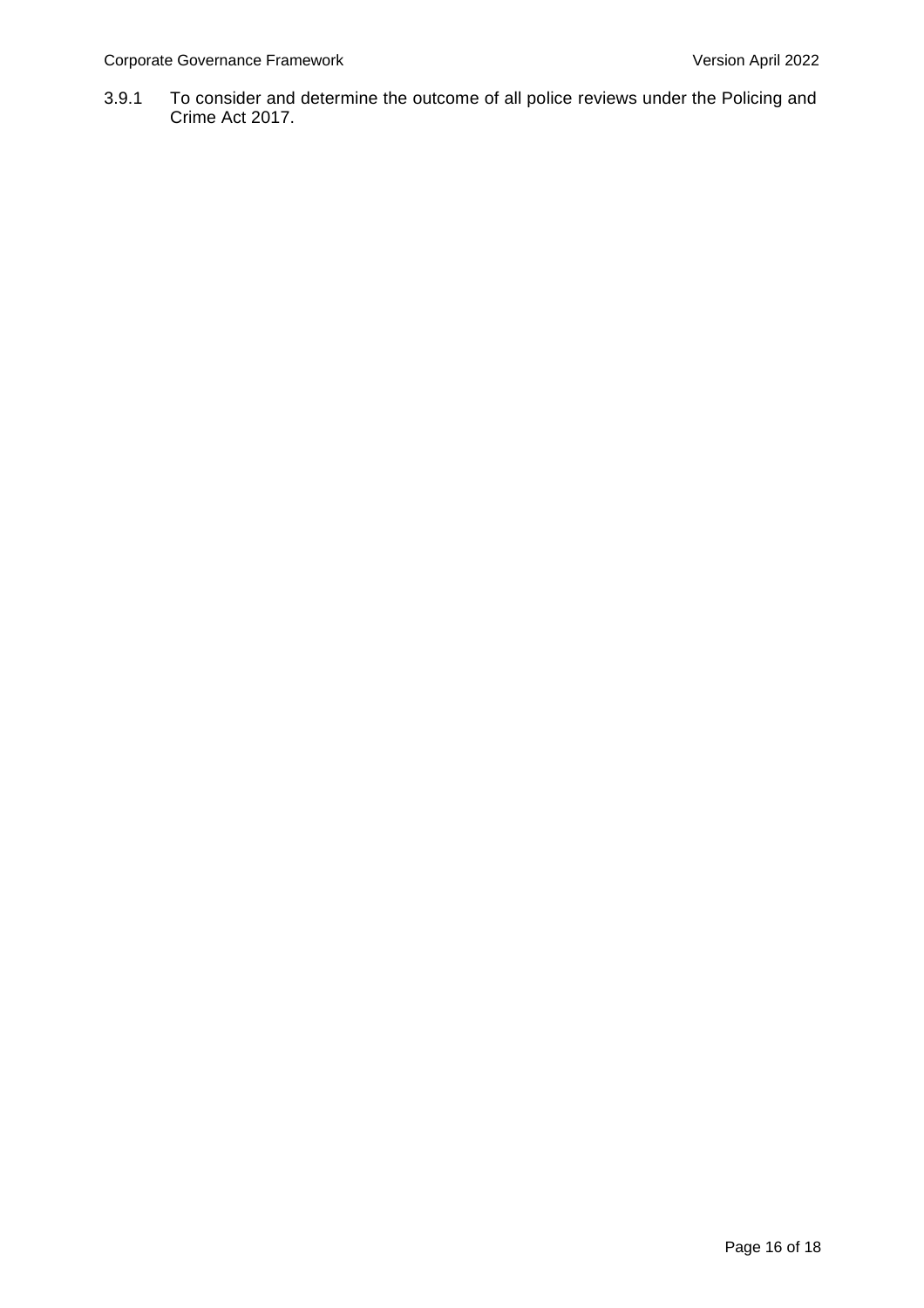# **Delegations by the Chief Constable**

## **3.9 Functions delegated to the Deputy Chief Constable**

- 3.9.1 The Deputy Chief Constable may exercise or perform any or all of the functions of the Chief Constable of the force during any period when the Chief Constable is unable to exercise functions, or otherwise with the consent of the Chief Constable<sup>16</sup>.
- 3.9.2 To appoint and dismiss staff employed by the Chief Constable.
- 3.9.3 To undertake the management of staff employed by the Chief Constable in line with agreed policies, procedures and regulations.
- 3.9.4 To approve the appointment or secondment of police officers for central services or overseas duty.
- 3.9.5 To be the appropriate authority for complaint and professional standards matters.
- 3.9.6 To be the Senior Information Risk Owner.

### **3.10 Functions delegated to the Director of Enabling Services**

- 3.10.1 To make recommendations to the Chief Constable with regard to staff terms and conditions of service, in consultation with the Director of Finance.
- 3.10.2 To bring national agreements on salaries, wages and conditions into effect on the clear understanding that any issues which are sensitive or have major financial implications will be referred to the Chief Constable for a decision.
- 3.10.3 To negotiate with recognised trade unions and staff associations on any matters that can be decided locally, and to recommend agreements to the Chief Constable.
- 3.10.4 To recommend to the Chief Constable the retirement, in the interests of the efficiency of the service, of employees and to report on this issue each year, in consultation with the Director of Finance.
- 3.10.5 To recommend to the Chief Constable the retirement of police staff on the grounds of ill health, and the payment of ordinary and ill-health pensions and other payments, as appropriate, following advice from a medical practitioner and in consultation with the Director of Finance.
- 3.10.6 To approve payments under any bonus or performance-related payment schemes for staff approved by the Chief Constable, honoraria payments made for taking on extra duties and responsibilities, or similar special payments.
- 3.10.7 To grant essential or casual car-user allowances.

### **3.11 Functions delegated to the Director of Finance**

3.11.1 The Director of Finance, as the financial adviser to the Chief Constable has a statutory responsibility to manage the Chief Constable's financial affairs as set out

<sup>16</sup> PRSRA11 s41